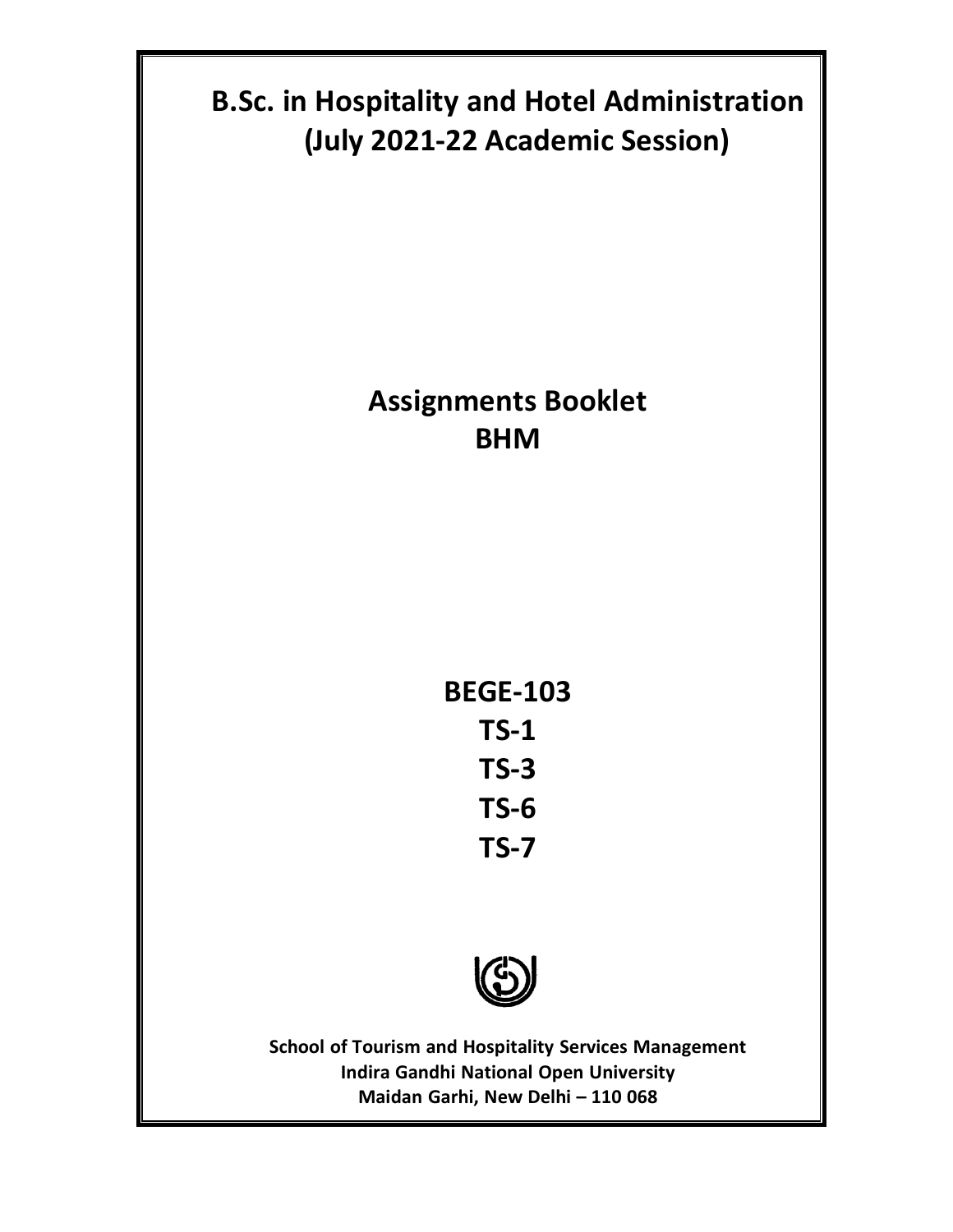Dear Student,

You will have to do **one** assignment in each of the courses in B.Sc. in Hospitality and Hotel Administration which is Tutor Marked Assignment (TMA).

**Note**: All Assignments must be **submitted in time** and they should be **sent to the Coordinator of your IHM**. You must mention your Enrolment Number, Name, Address, Assignment Code and IHM Code on the first page of the assignment.

**You must obtain a receipt from the IHM for the assignments submitted and retain it**. If possible, keep a photocopy of the assignments with you.

**After evaluation, the assignments have to be returned to you by the IHM. Please insist for this and keep them as a record with you**. The IHM has to send the marks to the Programme Coordinator (BHM & MHA) at Indira Gandhi National Open University.

### **GUIDELINES FOR DOING ASSIGNMENTS**

We expect you to answer each question on the basis of your study of the printed material. In some cases we have asked you questions about your City/Region/State. There, you may have to take help from additional material. If you are unable to find such material on your own, kindly contact your Counsellor at the IHM. You will find it useful to keep the following points in mind:

- 1) **Planning**: Read the assignments carefully. Go through the Units on which they are based. Make some points regarding each question and then rearrange them in a logical order.
- 2) **Organisation**: Be a little selective and analytic before drawing up a rough outline of your answer. Give adequate attention to your introduction and conclusion.

Make sure that your answer: a) is logical and coherent; b) has clear connections between sentences and paragraphs, and c) is written correctly giving adequate consideration to your expression, style and presentation.

3) **Presentation**: Once you are satisfied with your answer, you can write down the final version for submission, writing each answer neatly and underlining the points you wish to emphasise.

Wishing you all the best.

(**Dr. Sonia Sharma**) **Programme Coordinator, BHM & MHA**

| <b>ASSIGNMENT SUBMISSION SCHEDULE</b> |                                           |                                          |  |  |
|---------------------------------------|-------------------------------------------|------------------------------------------|--|--|
| <b>Course</b>                         | <b>Last Date for</b><br>June 2022 Session | <b>Last Date for</b><br>Dec 2022 Session |  |  |
| $TS-1$                                | April 15, 2022                            | <b>October 15, 2022</b>                  |  |  |
| $TS-3$                                | April 15, 2022                            | October 15, 2022                         |  |  |
| $TS-6$                                | April 15, 2022                            | October 15, 2022                         |  |  |
| $TS-7$                                | April 15, 2022                            | October 15, 2022                         |  |  |
| <b>BEGE-103</b>                       | April 15, 2022                            | October 15, 2022                         |  |  |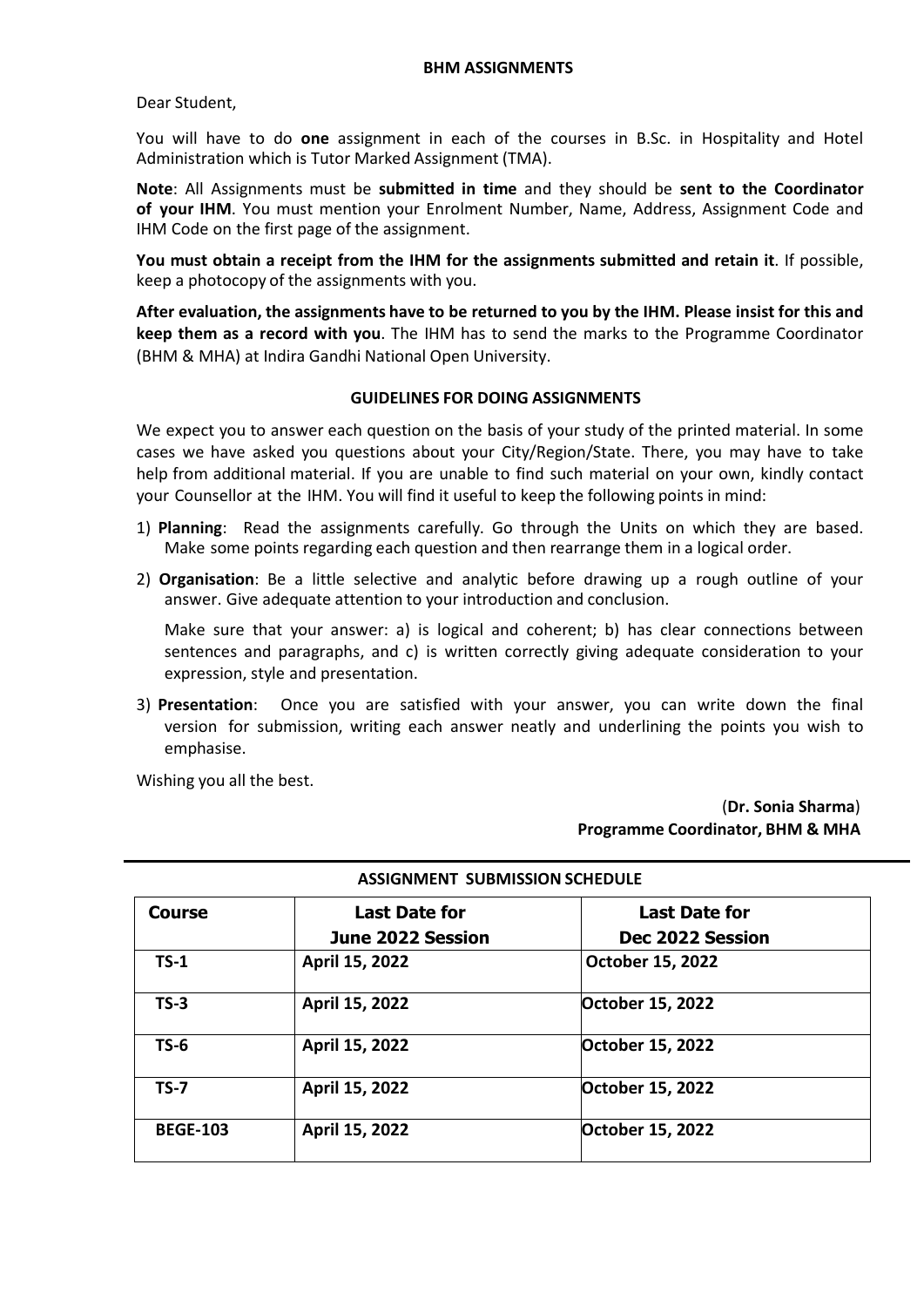# **TS-1: FOUNDATION COURSE IN TOURISM (TUTOR MARKED ASSIGNMENT)**

**Course Code: TS-1**<br> **Programme: BHM**<br> **Programme: BHM**<br> **Programme: BHM**<br> **Programme: BHM Total Marks: 100 Assignment Code: TS-1/TMA/2022**

**Note**: **This TMA consists of ten questions, out of which you have to attempt any five. The question carries 20 marks each and should be answered in about 600 words each. Send your TMA to the Coordinator of your Study Centre.**

**\_\_\_\_\_\_\_\_\_\_\_\_\_\_\_\_\_\_\_\_\_\_\_\_\_\_\_\_\_\_\_\_\_\_\_\_\_\_\_\_\_\_\_\_\_\_\_\_\_\_\_\_\_\_\_\_\_\_\_\_\_\_\_\_\_\_\_\_\_\_\_\_\_\_\_\_\_\_**

|    | 1. Discuss the economic impacts of tourism in context of a developing economy. Write a                                                            |                                                                                            | short |  |
|----|---------------------------------------------------------------------------------------------------------------------------------------------------|--------------------------------------------------------------------------------------------|-------|--|
|    | paragraph on impact of Covid-19 on tourism economy of India.                                                                                      | 20                                                                                         |       |  |
|    |                                                                                                                                                   | 2. Elaborate the relationship between infrastructure and tourism. Support your answer with |       |  |
|    | suitable examples.                                                                                                                                | 20                                                                                         |       |  |
|    | 3. What do you understand by performing arts? Discuss the role of performing arts in                                                              |                                                                                            |       |  |
|    | destination development.                                                                                                                          | 20                                                                                         |       |  |
| 4. | Discuss Buddhism as a religion along with the famous Buddhist Circuit as a successful tourism                                                     |                                                                                            |       |  |
|    | product.                                                                                                                                          | 20                                                                                         |       |  |
| 5. | Elaborate the relevance of maps and charts for a tourism entrepreneur. Discuss the                                                                |                                                                                            |       |  |
|    | importance of Salva sutra and Arthashastra in history of map making in India.                                                                     | 20                                                                                         |       |  |
| 6. | What is the importance of information for tourism industry? What are the various sources                                                          |                                                                                            |       |  |
|    | used by tourism professionals to gather relevant information?                                                                                     | 20                                                                                         |       |  |
| 7. | Differentiate between a guide and an escort.                                                                                                      | 20                                                                                         |       |  |
| 8. | $10x2 = 20$<br>Write short notes on any two of the following:                                                                                     |                                                                                            |       |  |
|    | Multiplier effect in tourism<br>a)<br>Five major tourist attractions related to Sikhism<br>b)<br>Threats and Obstacles to tourism<br>$\mathbf{c}$ |                                                                                            |       |  |
|    | 9. What are the various types of tourist accommodations? Discuss the AirBnB model of                                                              |                                                                                            |       |  |
|    | accommodation in brief.                                                                                                                           | 20                                                                                         |       |  |
|    | 10. Discuss the historical evaluation and development of tourism in India.                                                                        | 20                                                                                         |       |  |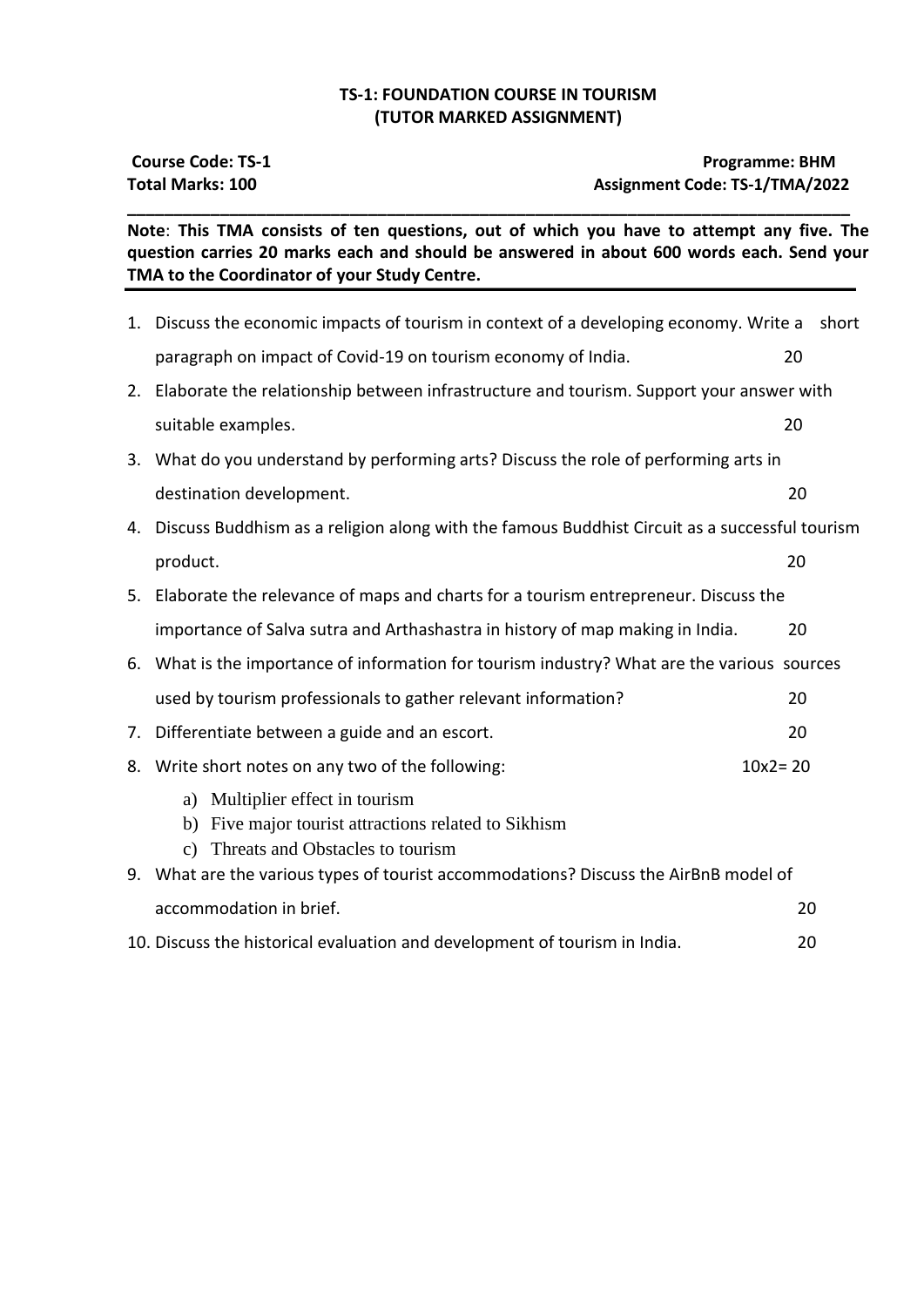### **TS-3: MANAGEMENT IN TOURISM (TUTOR MARKED ASSIGNMENT)**

**Note: This TMA consists of ten questions, out of which you have to attempt any five. The question carries 20 marks each and should be answered in about 600 words each. Send your TMA to the Coordinator of your Study Centre.**

|    | 1. What do you understand by Entrepreneurship? What are the qualities to become a          |                                                                                          |  |  |
|----|--------------------------------------------------------------------------------------------|------------------------------------------------------------------------------------------|--|--|
|    | successful entrepreneur in tourism sector?                                                 | 20                                                                                       |  |  |
| 2. | Define an organization. Briefly discuss four types of organizational structures.           | 20                                                                                       |  |  |
| 3. | What do you understand by convention tourism? Discuss in detail about convention           |                                                                                          |  |  |
|    | tourism.                                                                                   | 20                                                                                       |  |  |
|    | 4. What do you understand by interpersonal behaviour? Explain the importance of ego        |                                                                                          |  |  |
|    | states in analyzing interpersonal behaviour.                                               | 20                                                                                       |  |  |
| 5. | Discuss in detail about Human Resource planning. What role appraisal system plays in       |                                                                                          |  |  |
|    | motivating employees?                                                                      | 20                                                                                       |  |  |
|    |                                                                                            | 6. As a tourism entrepreneur which financial aspect will you consider ensuring effective |  |  |
|    | financial management of your firm?                                                         | 20                                                                                       |  |  |
|    | 7. List the steps for setting up a Tour Operator Company. Why do you think it is important |                                                                                          |  |  |
|    | to provide quality service in tourism?                                                     | 20                                                                                       |  |  |
|    |                                                                                            |                                                                                          |  |  |
|    | 8. Write short notes on the following:                                                     | $5x4=20$                                                                                 |  |  |
|    | Sole proprietorship<br>a)                                                                  |                                                                                          |  |  |
|    | Skills for effective supervision in tourism<br>b)                                          |                                                                                          |  |  |
|    | Role of trade fairs in tourism<br>$\mathbf{c}$ )                                           |                                                                                          |  |  |
|    | Steps in decision making<br>d)                                                             |                                                                                          |  |  |
| 9. | Discuss the role of menu in a successful restaurant venture. Which factors will you take   |                                                                                          |  |  |
|    | into account while deciding a menu for a restaurant?                                       | 20                                                                                       |  |  |
|    |                                                                                            |                                                                                          |  |  |

10. Write in detail about transport services in tourism. How can one do forecast in transport services? 20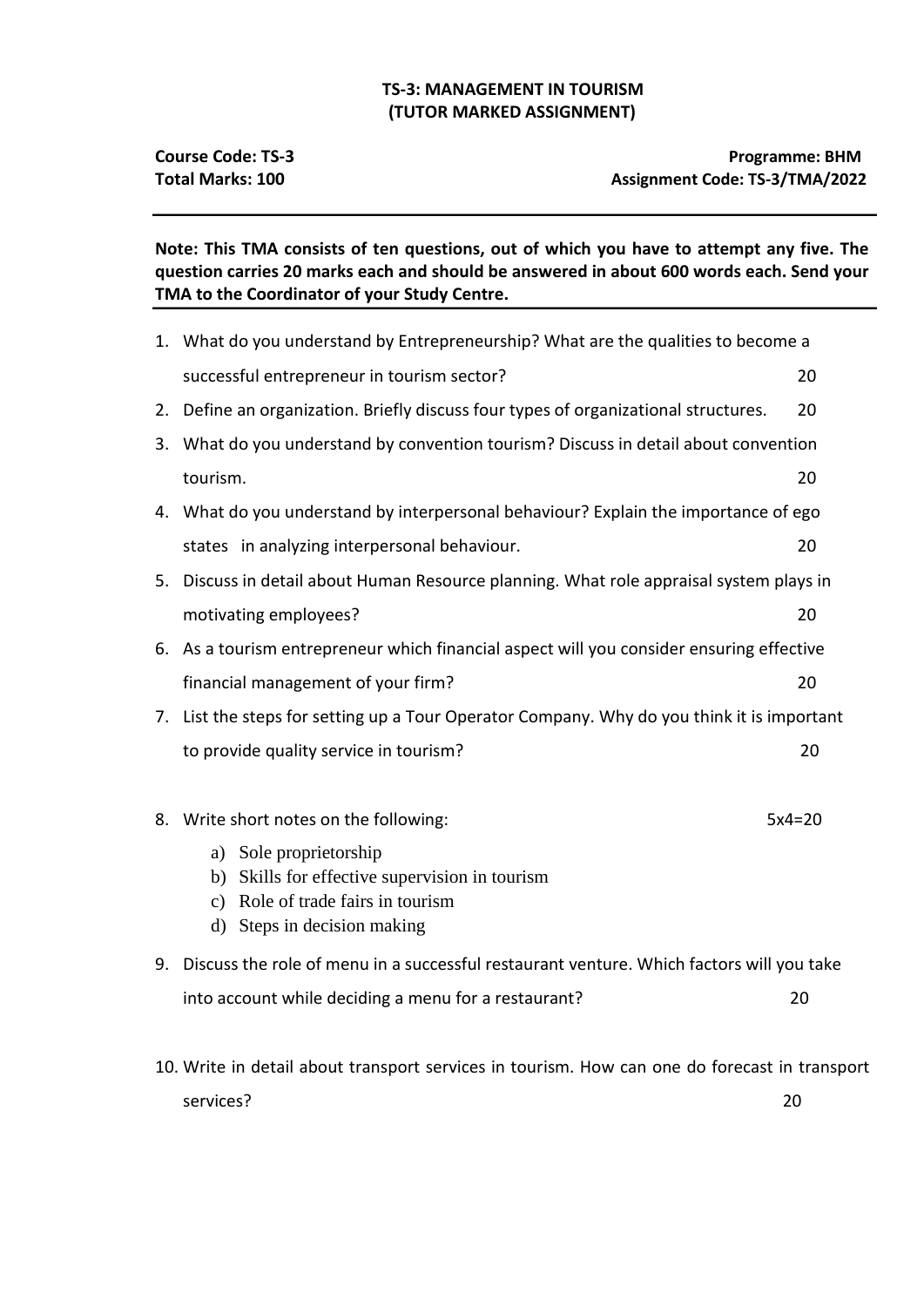## **TS-6: TOURISM MARKETING (TUTOR MARKED ASSIGNMENT)**

**Note:** This TMA consists of **ten questions**, out of which you have to **attempt any five**. The question carries **20 marks each** and should be answered in about **500 words.** Send your TMA to the Coordinator of your Study Centre.

| 1. Give an account of the evolution of Marketing. Why is marketing important in tourism?                                                                                                      |            |  |  |
|-----------------------------------------------------------------------------------------------------------------------------------------------------------------------------------------------|------------|--|--|
| 2. Discuss giving suitable examples the application of the market segmentation concept in<br>tourism.                                                                                         | 20         |  |  |
| 3. Elaborate the steps of conducting a Marketing Research.                                                                                                                                    | 20         |  |  |
| 4. Write short notes on the following in about 150 words each:<br>a) Forecasting in Tourism<br><b>Familiarisation tours</b><br>b)<br>Questionnaire<br>c)<br>d) Socially Responsible Marketing | $(5x4=20)$ |  |  |
| 5. Write a detailed note on the Marketing Mix in tourism.                                                                                                                                     | 20         |  |  |
| 6. Discuss the role of NGO's in the development of tourism.                                                                                                                                   | 20         |  |  |
| 7. Citing suitable examples, discuss the role of events, activities and individual in the marketing of<br>a destination.                                                                      | 20         |  |  |
| 8. As the Marketing Manager of a 5 star hotel, how would you design its marketing strategy? 20                                                                                                |            |  |  |
| 9. Elaborate the objectives of airline scheduling. Also explain the schedule planning process. 20                                                                                             |            |  |  |

10. Why is market analysis necessary in Tour Operation Business? Discuss the various factors one should consider while designing a tour operators' product? 20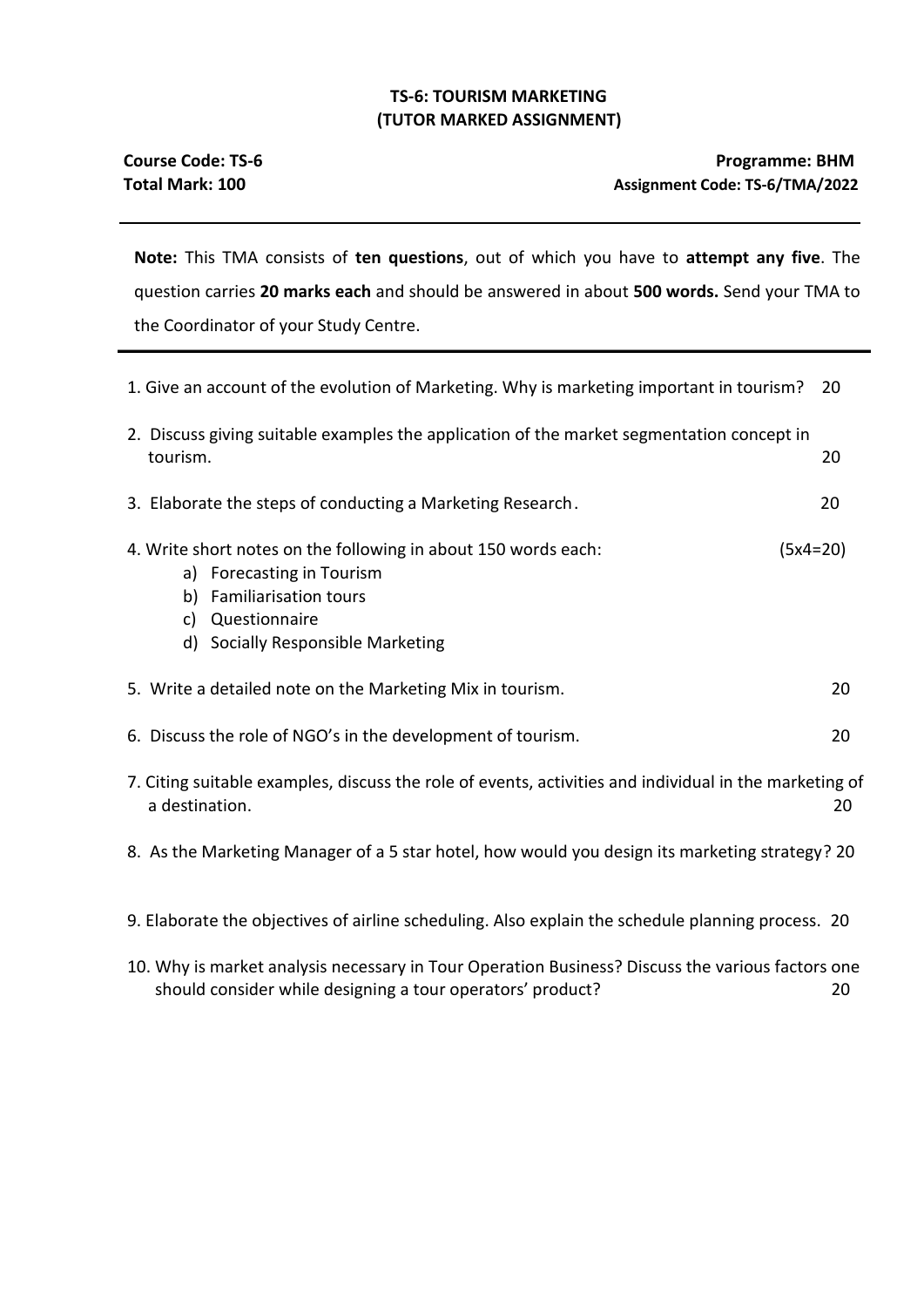### **TS-7: HUMAN RESOURCE DEVELOPMENT (TUTOR MARKED ASSIGNMENT)**

### **Course Code: TS-7 Programme: BHM** Total Mark: 100 **Assignment Code: TS-7/TMA/2022**

**Note:** This TMA consists of **ten questions**, out of which you have to **attempt any five**. The question carries **20 marks each** and should be answered in about **500 words.** Send your TMA to the Coordinator of your Study Cent

- 1. Define Human Resource Planning? Explain the need of human resource planning in hospitality Industry. 20
- 2. Define Human Resource Information System? Highlight advantages of computer based human resource information system. 20
- 3. Define Job Evaluation? What are the basic assumptions in job evaluation? List the advantages of job evaluation. 20
- 4. Write short notes on the following in about 150 words each: (5x4)=20
	- a) Job Description
	- b) Need for Transfer Policy
	- c) Point Rating
	- d) Other Allowances
- 5. Write a detailed note on 'Position of Women in Tourism and Hospitality Sector'. 20
- 6. Define motivation? Explain Maslow's theory of hierarchy of human needs. 20
- 7. Draw the organization structure of Personnel office of an organization and describe the role of Personnel Manager in the organization. 20
- 8. Explain various methods of 'on-the-job training' and 'off-the-job training in detail. 20
- 9. Write a note on 'Selection Tests' and list the limitations of selection tests. 20
- 10. Write short notes on the following in about 150 words each: (5x4)=20
	- a) Disciplinary Issues
	- b) Voluntary Welfare Amenities
	- c) HRD for Service Sector
	- d) Dearness Allowance